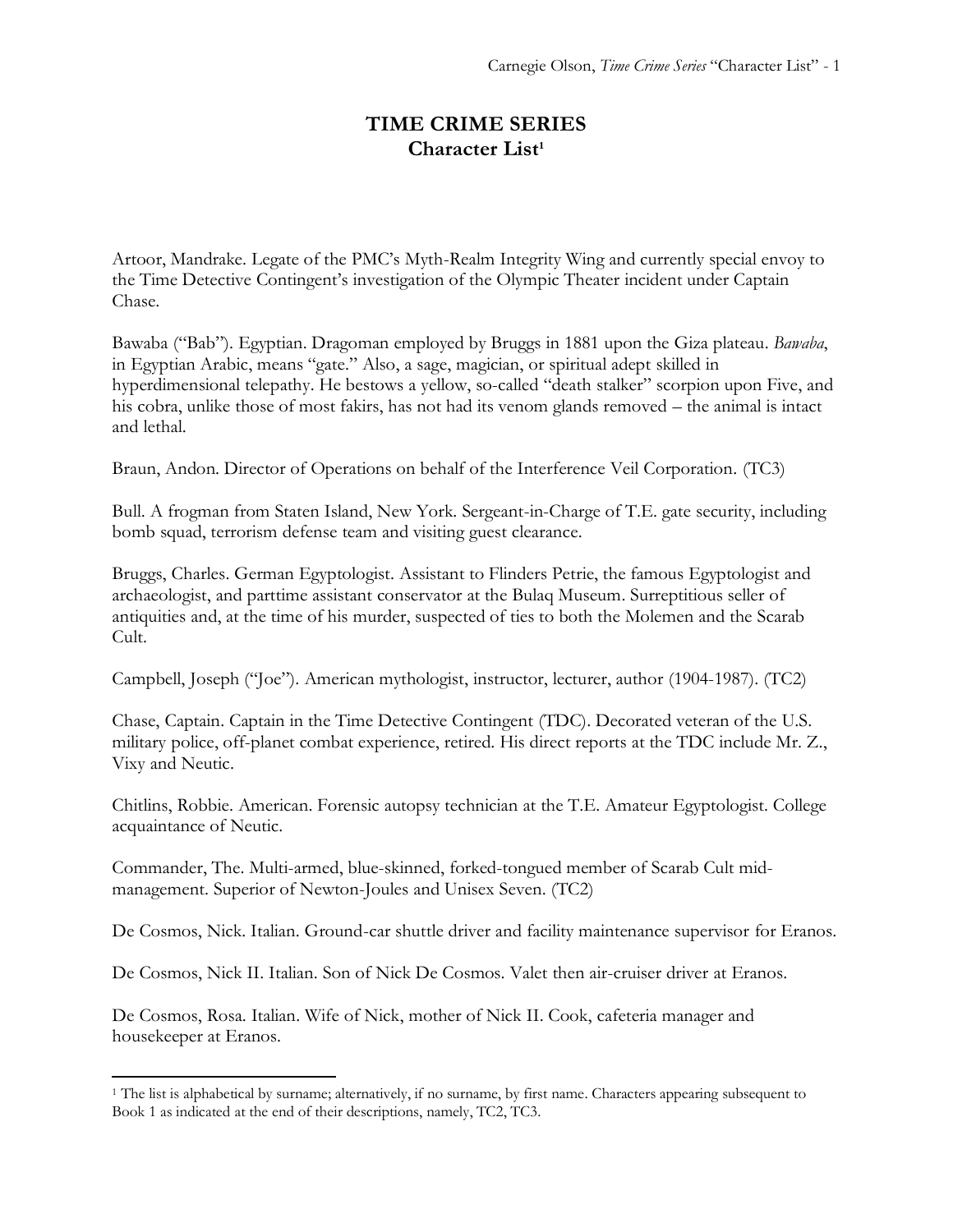Divākara. Khmer. Rājahotar/high priest in the service of Suryavarman II. (TC2)

Duff. Vixy's dog. Male; mixed breed. His name references Wilson Duff, (1925-1976), the Canadian archaeologist, cultural anthropologist, ethnographer and museum curator whose scholarship focused upon the symbology of First Nations cultures of the Northwest Coast, especially Tsimshian, Gitxsan, and Haida. (TC2)

Fan. Chinese. An adolescent peasant girl from Shaanxi, in tenth-century China. Her name means "mortal." Empress Bo appropriates her services to guide them to the abode of the legendary Liu Haichan, located somewhere between Mount Hua, a famous location for Daoist and Buddhist monks, and the Zhongnan Mountains. (TC3)

Foyers, Gil. Talk show journalist, author, media personality, politician, amateur oneirologist and Jungian scholar. Diagnosed at an early age with Asperger Syndrome. (TC3)

Friday. Cambodian orphan. (TC2)

General, The. A cricket. (TC2)

Grace, Lieutenant. Employed at the T.E. as Lieutenant-in-Charge of hyperdimensional transport and security.

Grossman, Jason. American. Associate of Alfred Salmony in 1954 Bombay. (TC2)

High Cloud. Shan's steed. (TC2)

Ishaq, Hesso. Alexandria, Egypt. Ishaq means "laughs." Ambiguous past as a soldier of fortune, trader, tomb raider and adventurer.

Kamelian, Jarok, PhD. Indian. Viceroy, Pangalactic Mythology Coalition (PMC), Milky Way Galaxy Sub-Contingent.

Kashi. Ethnic Hindu. Scarab Cult operative in 1954 Bombay. (TC2)

Khadījah, Sitt. Cairo, Egypt. Coptic. She is the white slave – concubine - of a Turkish official, and mother of Zizo Page by a previous liaison with the Briton Ian Page. She purchases clothing and sundries from Amu.

Kit. Multi-eyed, fuzzy alien. Associate of Newton-Joules and Unisex Seven. (TC2)

Laron, Émile. ("Blood Eye"). French. A trained fine artist and illustrator, he is a convicted antiquities forger, time crime perpetrator, Scarab Cult operative, and associate of Charles Bruggs, whom he is suspected of having murdered.

Lou. Frogman. Relative of Bull. Security guard at the T.E. Detention Center.

McDavid, Rebus. Assistant Editor of the Cosmic Lexicon Project (CLP) under C.T. Onions. (TC3)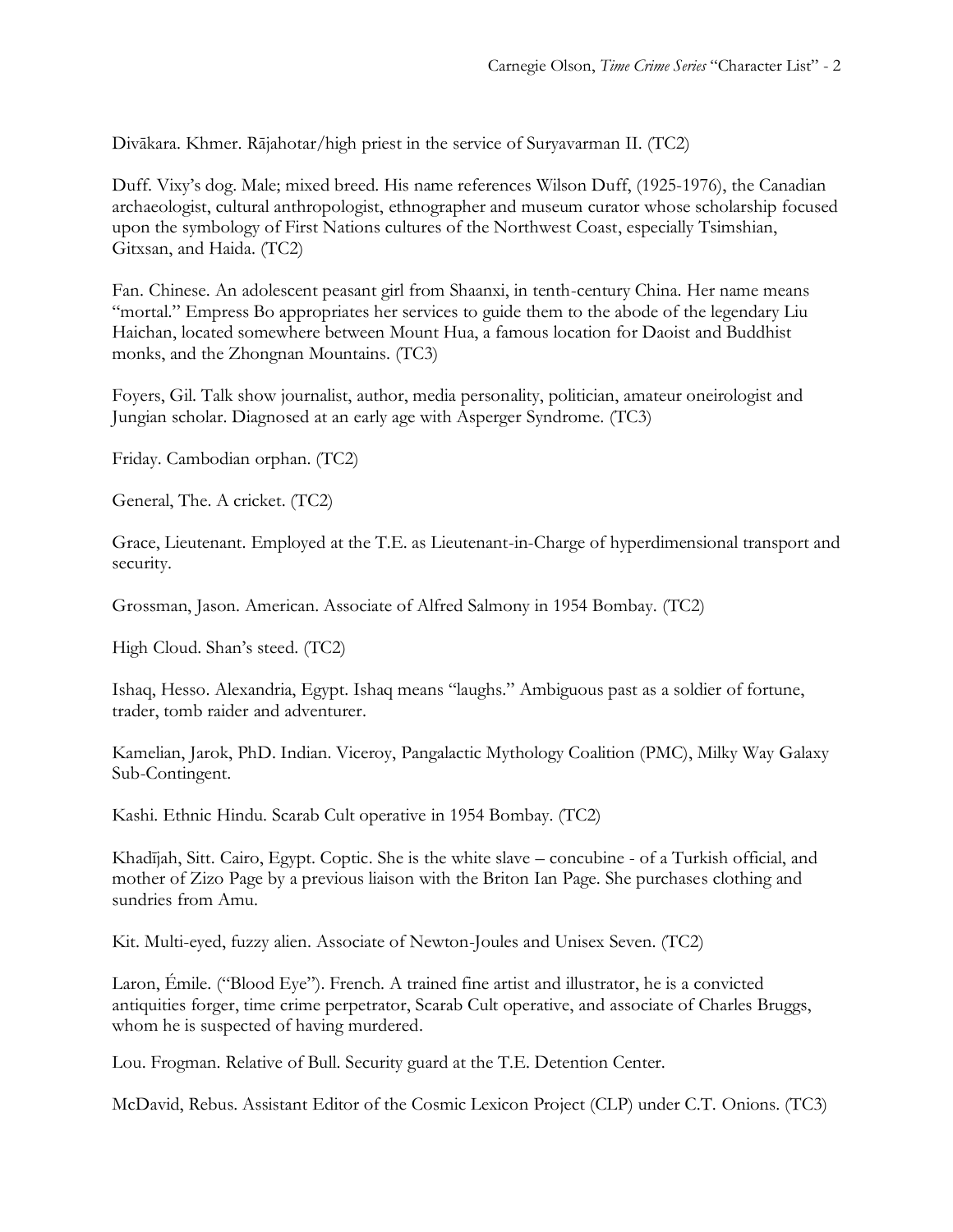Molemen:

- Axio-One (Major General): Serving in the Great Conflict upon the Plain of Heaven. (TC2)
- Cog (Lieutenant): Serving within the Giza cell project under General Ten-Square. Demoted to private, then promoted to Major.
- Cygnus (Field Marshal): Serving in the Great Conflict upon the Plain of Heaven. (TC2)
- Five: Engineer cadet deployed to the Giza Plateau in 1881 to complete the engineering of the inaugural Cosmic Clock Component within the Great Pyramid. Son of Five-X.
- Four-Alpha: Angkor cell project engineer. (TC2)
- Gama (Lieutenant Colonel): Serving in the Great Conflict upon the Plain of Heaven. (TC2)
- Halcyon (Supreme Commander): Military oversight of the Giza cell project.
- Mrs. Cog: Cog's wife. (TC2)
- Nine: Graduate student. Five's girlfriend. (TC3)
- One-Dash-One: Civilian med-tech attending to Cog. (TC2)
- Six-Naught-Six: Lead engineer of the Angkor cell project. (TC2)
- Tag (Corporal): Attack-tech. (TC2)
- Ten-Square: General-in-Charge of the Giza cell project.
- T-Four: Private in the moleman military. Assistant med-tech. (TC2)
- Zero-Seven: Angkor cell project engineer. (TC2)

Mothmen:

- Changpu, Emperor.
- Chung, Advisor.
- Empress, The.
- Feng, Advisor.
- Gama, Lieutenant Colonel. (TC2)
- Kang, Warrior. (TC2)
- Ming-tun, advisor. (TC2)
- Ping, Initiate.
- Ru, Advisor.
- Shan, Advisor. Also, warrior. (TC2)

Mr. Z. Time detective under Captain Chase. Independent scholar, author and instructor of comparative mythology and mythography at various colleges and universities both on and offplanet. A student of psionics.

Neutic, Herman. Queens, New York. Attaché and special escort at the T.E. Contracted by the TDC under Captain Chase then recruited as a time detective cadet. His twin sister, Hettie, was murdered along with several Parzival University students in a terrorist raid by cosmic jihadists.

Newton-Joules. Nonbinary monocular being. Technical administrator on behalf of the Scarab Cult.  $(TC2)$